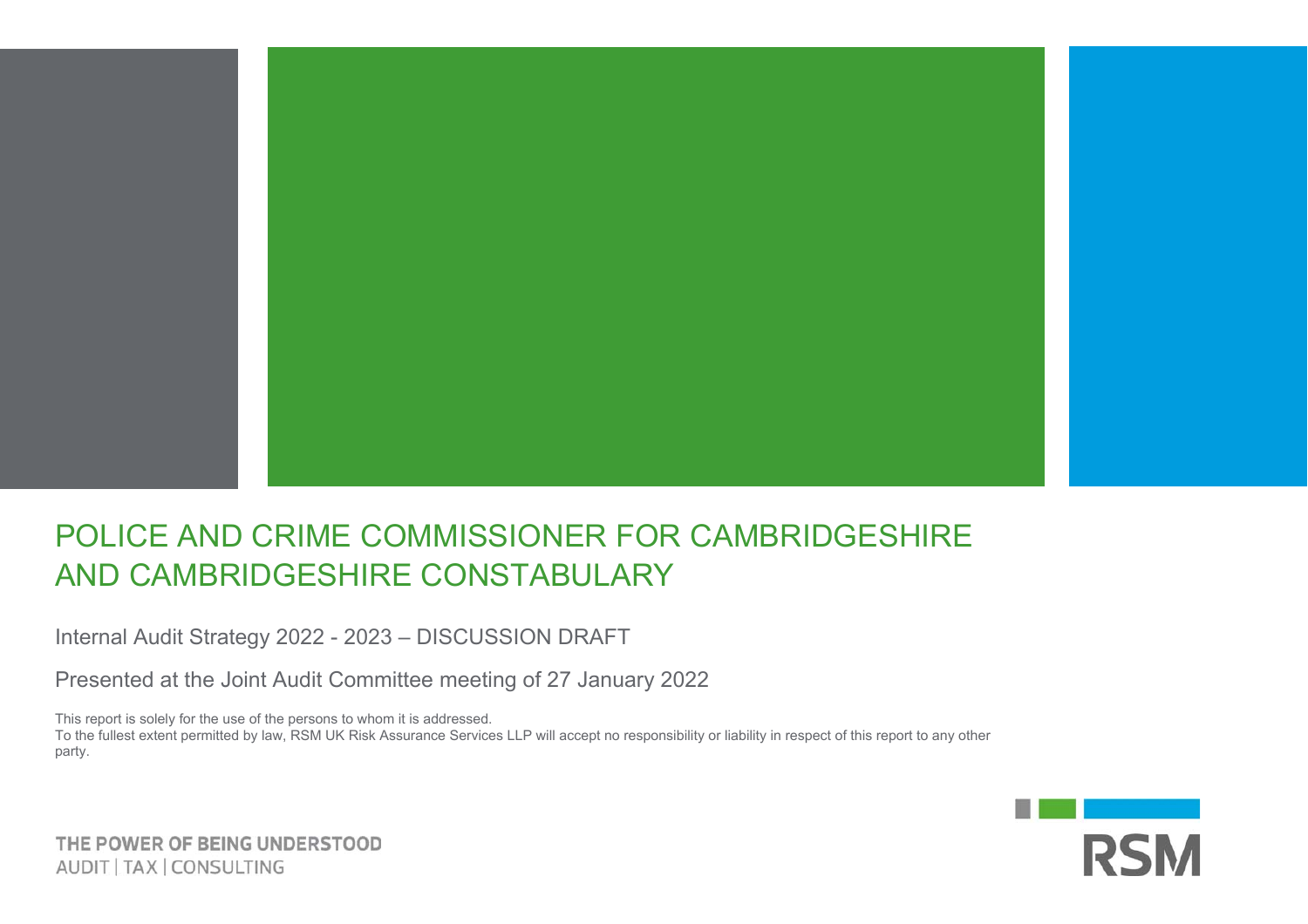## 1. INTERNAL AUDIT PLAN 2022/23

The table below shows each of the reviews that we propose to undertake as part of the internal audit plan for 2022/23.

This list has been collated following meetings with Force representatives, OPCC representatives, including the Chief Financial Officer's and the Chief Executives of the OPCCs. We have also reviewed the latest risk registers to discuss priority areas for coverage in 2022/23. The full plan will be presented to the JAC in April 2022 for final approval.

The table details the strategic risks which may warrant internal audit coverage. This review of your risks allows us to ensure that the proposed plan will meet the organisation's assurance needs for the forthcoming and future years. As well as assignments designed to provide assurance or advisory input around specific risks, the strategy also includes time for tracking the implementation of actions and an audit management allocation.

### **Police and Crime Commissioner for Cambridgeshire and Cambridgeshire Constabulary Audit Plan**

| <b>Audit approach</b> | <b>Days</b> |
|-----------------------|-------------|
|                       |             |
| <b>Risk Based</b>     | 10          |
| <b>Risk Based</b>     | 8           |
|                       |             |
|                       |             |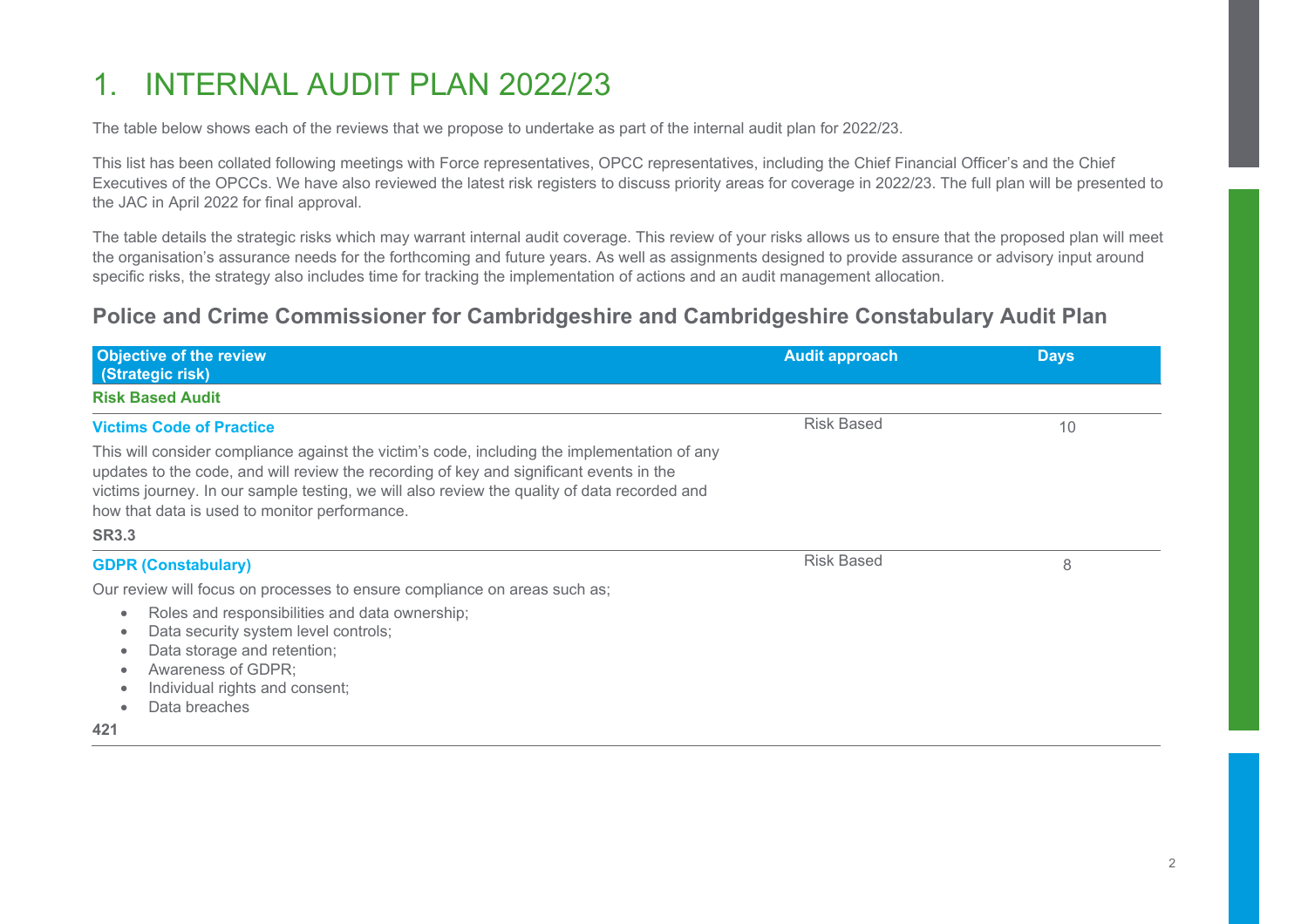| <b>Complaints (OPCC)</b>                                                                                                                                                                                                                                                                                                                                 | <b>Risk Based</b>     | 10 |
|----------------------------------------------------------------------------------------------------------------------------------------------------------------------------------------------------------------------------------------------------------------------------------------------------------------------------------------------------------|-----------------------|----|
| An audit of the updated policies and procedures in relation to complaints handling. In<br>addition, as part of our review we will assess compliance against the policy and reporting<br>through the governance bodies.                                                                                                                                   |                       |    |
| SR1.1, 4.1, 4.2, 436                                                                                                                                                                                                                                                                                                                                     |                       |    |
| <b>Agile Working (Constabulary)</b>                                                                                                                                                                                                                                                                                                                      | <b>Risk Based</b>     | 10 |
| Our audit will assess the effectiveness of the organisations flexible/agile working<br>arrangements to provide assurance that a clear framework is in place and being complied<br>with and monitored.                                                                                                                                                    |                       |    |
| 434, 444                                                                                                                                                                                                                                                                                                                                                 |                       |    |
| <b>Value for Money (Constabulary)</b>                                                                                                                                                                                                                                                                                                                    | <b>Risk Based</b>     | 10 |
| An audit to assess how the Constabulary ensures value for money practices are embedded<br>within the organisation. Due to the work in this area being undertaken by HMICFRS,<br>this audit could be deferred to 2023/24.<br><b>SR3.1</b>                                                                                                                 |                       |    |
| <b>Core Assurance</b>                                                                                                                                                                                                                                                                                                                                    |                       |    |
| <b>Governance (OPCC &amp; Constabulary)</b><br>Annual review of the governance arrangements within the OPCC and Constabulary to<br>provide assurance on the controls in place and support the Head of Internal Audit Opinions.                                                                                                                           | <b>Core Assurance</b> | 15 |
| <b>General Ledger</b>                                                                                                                                                                                                                                                                                                                                    | <b>Key Controls</b>   | 8  |
| Review of the key controls within the General Ledger to ensure the accuracy of the<br>accounting and financial reporting information. This will include journals, control accounts<br>reconciliations, access rights and backups. Due to the substantial assurance opinion<br>provided on this area in 2020/21, this audit could be deferred to 2023/24. |                       |    |
| <b>Payments and Creditors</b>                                                                                                                                                                                                                                                                                                                            | <b>Key Controls</b>   | 8  |
| Review of the controls in relation to payments and creditors including ordering, receipting,<br>authorisation, payments, credit notes, changes to supplier details.                                                                                                                                                                                      |                       |    |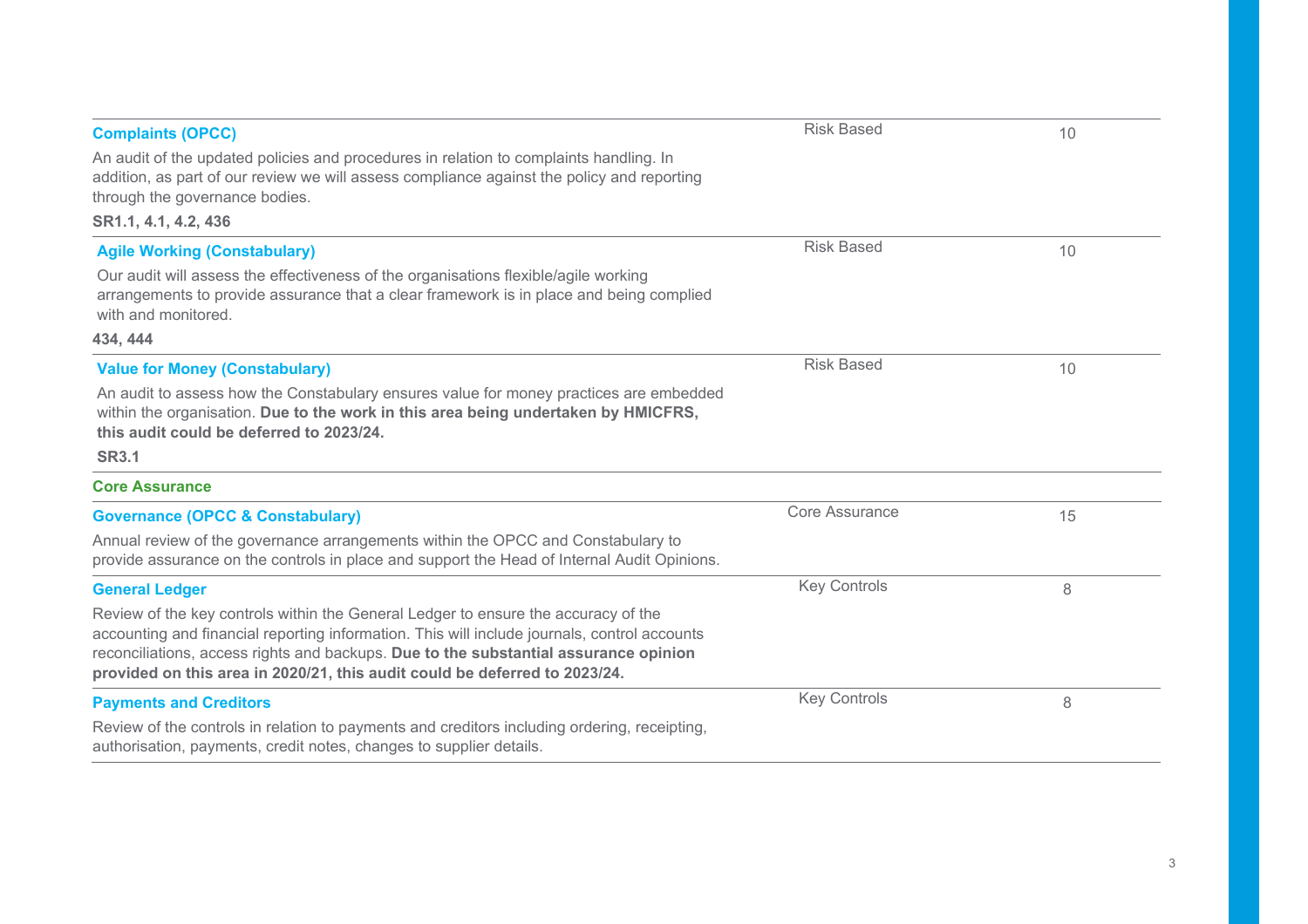| <b>Other Internal Audit Activity</b>                                                                                                                                                                                  |                      |          |
|-----------------------------------------------------------------------------------------------------------------------------------------------------------------------------------------------------------------------|----------------------|----------|
| <b>Fraud Risk Assessment</b>                                                                                                                                                                                          | <b>Systems Based</b> | 15       |
| Our review will assess key high-risk fraud areas and will include a review of policies and<br>documentation from a fraud risk perspective.                                                                            |                      |          |
| <b>Follow up</b>                                                                                                                                                                                                      | Follow up            | 6        |
| To meet internal auditing standards, and to provide assurance on action taken to address<br>previously agreed management actions.                                                                                     |                      |          |
| <b>Management</b>                                                                                                                                                                                                     | N/A                  | 15       |
| This will include: Annual planning, Preparation for, and attendance at JAC, Regular liaison<br>and progress updates, Liaison with external audit and other assurance providers,<br>Preparation of the annual opinions |                      |          |
|                                                                                                                                                                                                                       | <b>TOTAL:</b>        | 115 days |

### **Bedfordshire, Cambridgeshire and Hertfordshire Collaborative Audit Plan**

| <b>Objective of the review</b><br>(Strategic risk)                                                                                                                                                                                                                                                                                       | <b>Audit approach</b> | <b>Days</b> |
|------------------------------------------------------------------------------------------------------------------------------------------------------------------------------------------------------------------------------------------------------------------------------------------------------------------------------------------|-----------------------|-------------|
| <b>Bedfordshire lead</b>                                                                                                                                                                                                                                                                                                                 |                       |             |
| <b>Health and Safety</b>                                                                                                                                                                                                                                                                                                                 | <b>Systems Based</b>  | 20          |
| The review will consider the policies and processes in place relating to H&S and how the tri-<br>force collaborations are monitoring and reporting on compliance. This will also link to the<br>individual force Health and Safety arrangements and how issues fed up and down through<br>the individual and collaborative arrangements. |                       |             |
| <b>ERSOU</b> (budgeting/financial controls)                                                                                                                                                                                                                                                                                              | <b>Systems Based</b>  | 10          |
| Review of the core control framework within ERSOU in relation to key financial controls, with<br>sample testing across Bedfordshire, Cambridgeshire and Hertfordshire.                                                                                                                                                                   |                       |             |
| <b>Cameras, Tickets and Collisions</b>                                                                                                                                                                                                                                                                                                   | <b>Systems Based</b>  | 15          |
| Compliance with policies and procedures in relation to the Camera, Ticket and Collisions<br>department.                                                                                                                                                                                                                                  |                       |             |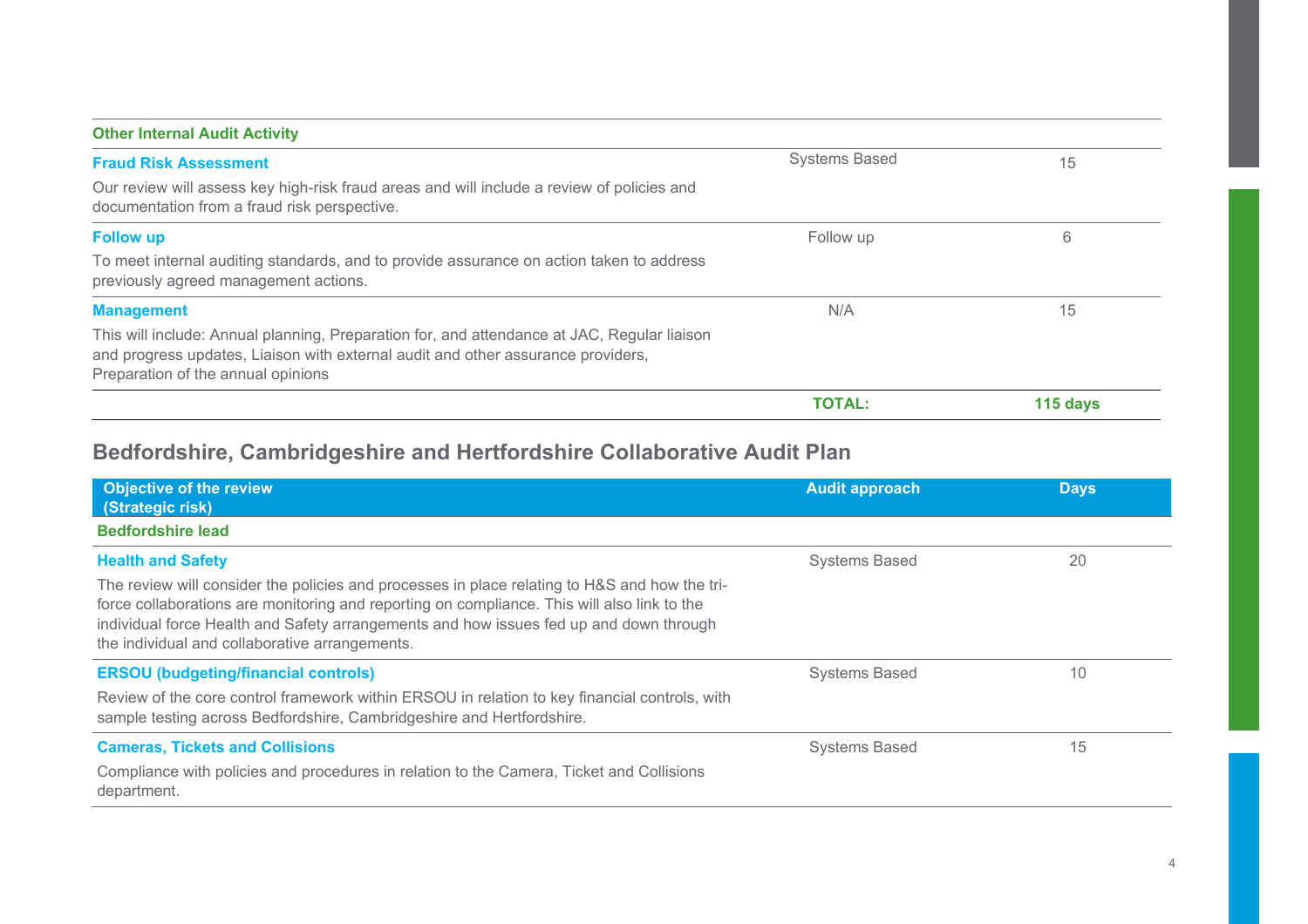### **Cambridgeshire lead Corporate Review – BCH Governance**  Review of the governance arrangements within BCH including overall structure, adherence to the Section 22s in place and clarity of decision making and reporting. **SR05, PCCSR2** Risk Based 10 **BCH Procurement** To follow up on the action agreed within the BCH Procurement review completed within 2021/22 to provide assurance on action taken to address these areas. Follow up 10 **Hertfordshire leadICT (x2 audits in this area)**  This is a key area for all the partner organisations and will be included within each year of the three-year strategy with the RSM IT Technology Risk Team discussing the detailed scope with management each year. Reviews may include the treatment of cyber-crime, network security, business continuity, data security or the BCH shared drive project. As part of our scoping we will consider the accreditations in place and other  $3<sup>rd</sup>$  party assurance providers to avoid any potential duplication of work. **PCC797**TBC and could include advisory 30 **Police Education Qualifications Framework (including uplift)**  This review could include project implementation of the framework, new recruit training and development, contract management etc. Systems Based 15 **Preparedness for Emergency Service Network**  This review has been carried forward from the 2021/22 plan. An audit of the local arrangements for the ESN implementation to cover preparedness of the team, the governance and structures and the project planning and management arrangements. Risk Based 15 **Contingency**  This budget will be held as a contingency for any upcoming priorities within the year. N/A **5 TOTAL:130 days**

A detailed planning process will be completed for each review, and the final scope will be documented in an Assignment Planning Sheet. This will be issued to the key stakeholders for each review.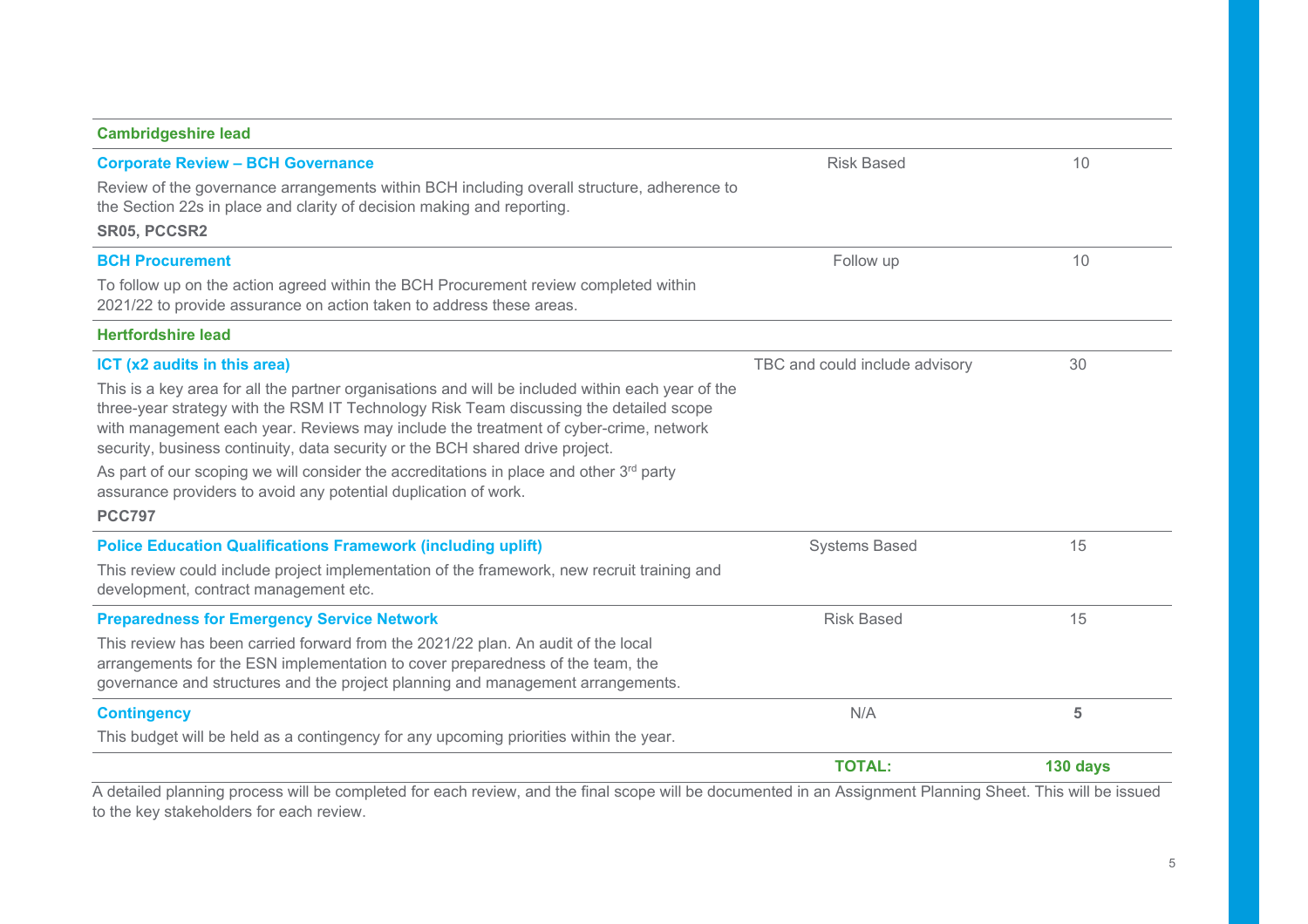## 2. INTERNAL AUDIT STRATEGY 2021/22 – 2022/23

The table below shows an overview of the audit coverage to be provided through RSM's delivery of the internal audit strategy. This has been derived from the process outlined in Section 1 above, as well as our own view of the risks facing the sector as a whole.

**Police and Crime Commissioner For Cambridgeshire And Cambridgeshire Constabulary Audit Strategy** 

| <b>Assurance Provided</b>             |                                                        |                                                   |            |            |                                                          |                                                                          |                                   |         |
|---------------------------------------|--------------------------------------------------------|---------------------------------------------------|------------|------------|----------------------------------------------------------|--------------------------------------------------------------------------|-----------------------------------|---------|
|                                       | Red - No Assurance / Poor Progress                     |                                                   |            |            |                                                          |                                                                          |                                   |         |
|                                       | Amber/red - Partial Assurance / Little Progress        |                                                   |            |            |                                                          |                                                                          |                                   |         |
|                                       | Progress                                               | Amber/green - Reasonable Assurance / Reasonable   | 2018/19    | 2019/20    | 2020/21                                                  | 2021/22                                                                  | 2022/23                           | 2023/24 |
|                                       | Green - Substantial Assurance / Good Progress          |                                                   |            |            |                                                          |                                                                          |                                   |         |
|                                       | Advisory                                               |                                                   |            |            |                                                          |                                                                          |                                   |         |
| <b>Audit Area</b>                     |                                                        | <b>Strategic / Force</b><br><b>Risk reference</b> |            |            |                                                          |                                                                          |                                   |         |
| Governance                            |                                                        | SR1.1                                             | Reasonable | Reasonable |                                                          | $\checkmark$                                                             | $\checkmark$                      |         |
| <b>Medium Term Financial Planning</b> | <b>Business Planning, Commissioning &amp;</b>          | <b>SR3.3</b>                                      | Reasonable |            | <b>Business</b><br>Planning and<br>Project<br>Management |                                                                          | $\checkmark$<br>Commissioni<br>ng |         |
| <b>Estates Management</b>             |                                                        | 434, 444                                          | Reasonable |            |                                                          | Reasonable<br>Project<br>Management<br>Southern<br><b>Police Station</b> | $\checkmark$<br>Agile<br>working  |         |
|                                       | <b>Victim Satisfaction / Code of Practice</b>          | <b>SR3.3</b>                                      |            | Reasonable |                                                          |                                                                          | $\checkmark$                      |         |
|                                       | <b>Equality &amp; Diversity (Ethics &amp; Culture)</b> | SR4.1 & 4.5<br>428                                |            |            | <b>Ethics and</b><br><b>Equality</b>                     |                                                                          |                                   |         |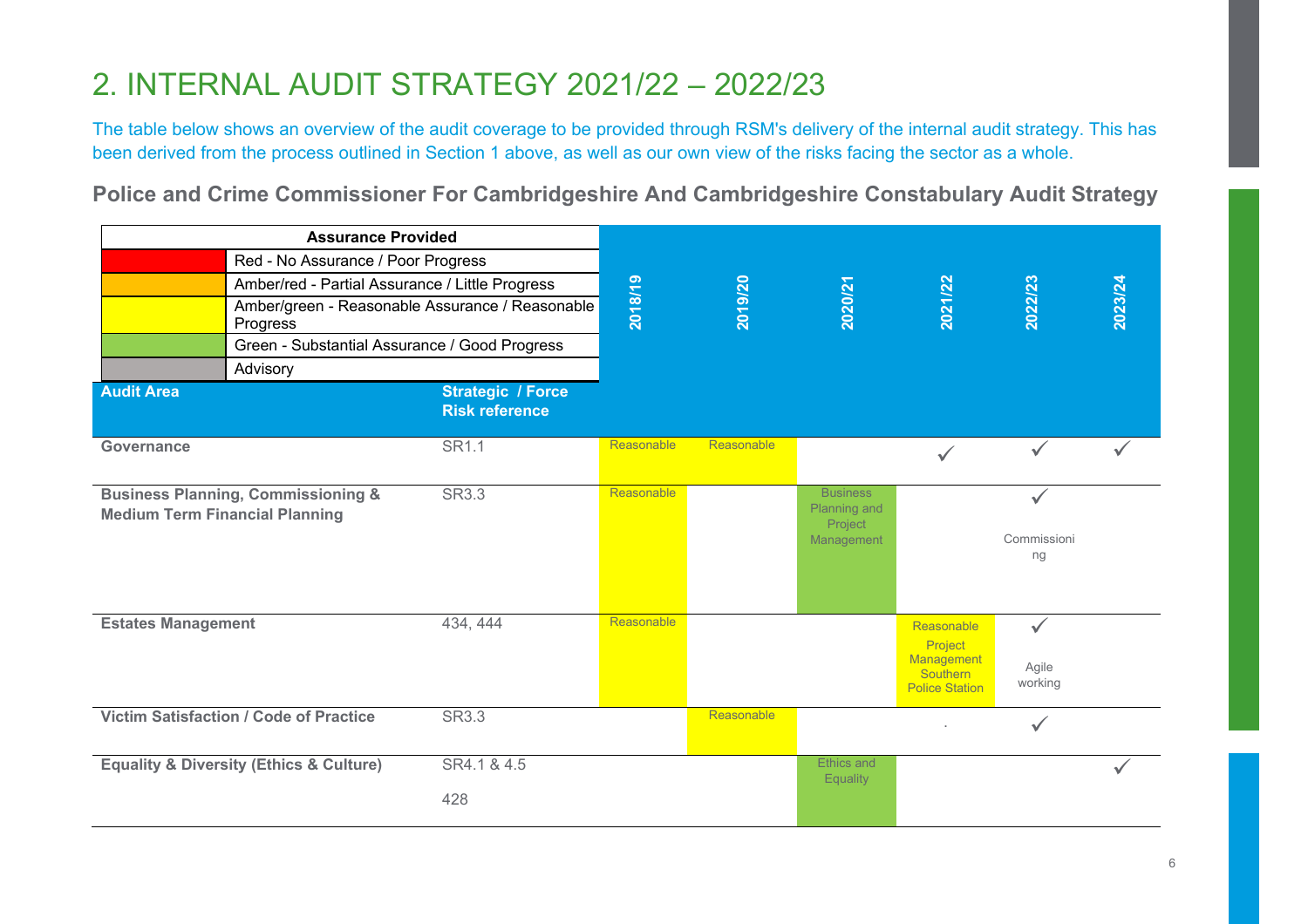| <b>Risk Management</b>                           |                  | Reasonable  | Substantial        |             | OPCC         |              |  |
|--------------------------------------------------|------------------|-------------|--------------------|-------------|--------------|--------------|--|
|                                                  |                  |             |                    |             | Constabulary |              |  |
| <b>Budgetary Control</b>                         | 372 & SR2.3      | Substantial | Reasonable         |             | Reasonable   |              |  |
|                                                  |                  |             |                    |             |              |              |  |
| <b>General Ledger</b>                            |                  | Substantial |                    | Substantial |              | $\checkmark$ |  |
|                                                  |                  |             |                    |             |              |              |  |
| <b>Payroll &amp; Expenses</b>                    |                  | Substantial | Reasonable         | Reasonable  |              |              |  |
|                                                  |                  | Reasonable  |                    | Reasonable  |              |              |  |
| <b>Payments &amp; Creditors</b>                  |                  |             |                    |             |              | $\checkmark$ |  |
| <b>Income &amp; Debtors</b>                      |                  |             | Substantial        |             |              |              |  |
|                                                  |                  |             |                    |             |              |              |  |
| <b>Cash, Banking &amp; Treasury</b>              |                  |             |                    | Reasonable  |              |              |  |
|                                                  |                  |             |                    |             |              |              |  |
| <b>Capital Accounting &amp; Fixed Assets</b>     |                  |             |                    |             |              |              |  |
|                                                  |                  |             |                    |             | $\checkmark$ |              |  |
|                                                  |                  |             |                    |             |              |              |  |
| <b>Covert Human Intelligence Source (CHIS)</b>   |                  |             |                    |             | Reasonable   |              |  |
| <b>Payments</b>                                  |                  |             |                    |             |              |              |  |
| <b>Seized/Lost Property and Controlled Drugs</b> |                  | Reasonable  |                    |             | Reasonable   |              |  |
|                                                  |                  |             |                    |             |              |              |  |
| <b>Complaints</b>                                | SR1.1, 4.1, 4.2, |             |                    |             |              | $\checkmark$ |  |
|                                                  | 436              |             |                    |             |              |              |  |
|                                                  |                  |             |                    |             |              |              |  |
| <b>Capital Programme</b>                         |                  |             | <b>Substantial</b> |             |              |              |  |
|                                                  |                  | Reasonable  |                    |             |              |              |  |
| <b>Communications Strategy</b>                   |                  |             |                    |             |              |              |  |
| <b>Delivery of Major Projects</b>                |                  | Partial     |                    |             |              |              |  |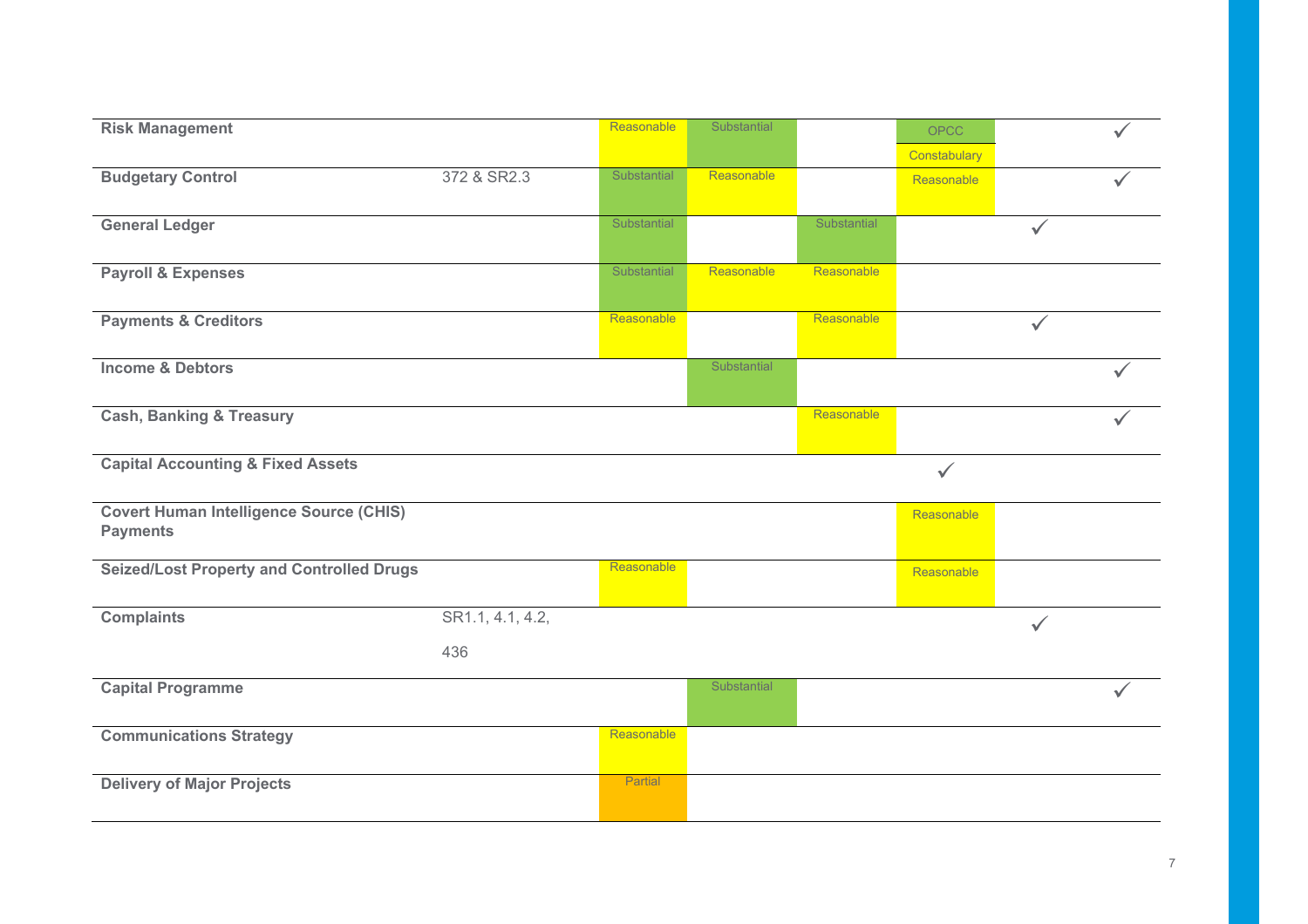| <b>GDPR</b>             | SR4.5, 421 |          |          |                        |   |  |
|-------------------------|------------|----------|----------|------------------------|---|--|
| Fraud                   |            |          |          |                        | ✔ |  |
| <b>Value for Money</b>  | SR3.1      |          |          |                        |   |  |
| <b>Vetting</b>          |            |          |          |                        |   |  |
| <b>Fleet Management</b> | 443        |          |          |                        |   |  |
| Follow up               |            | Advisory | Advisory | Reasonable<br>Progress |   |  |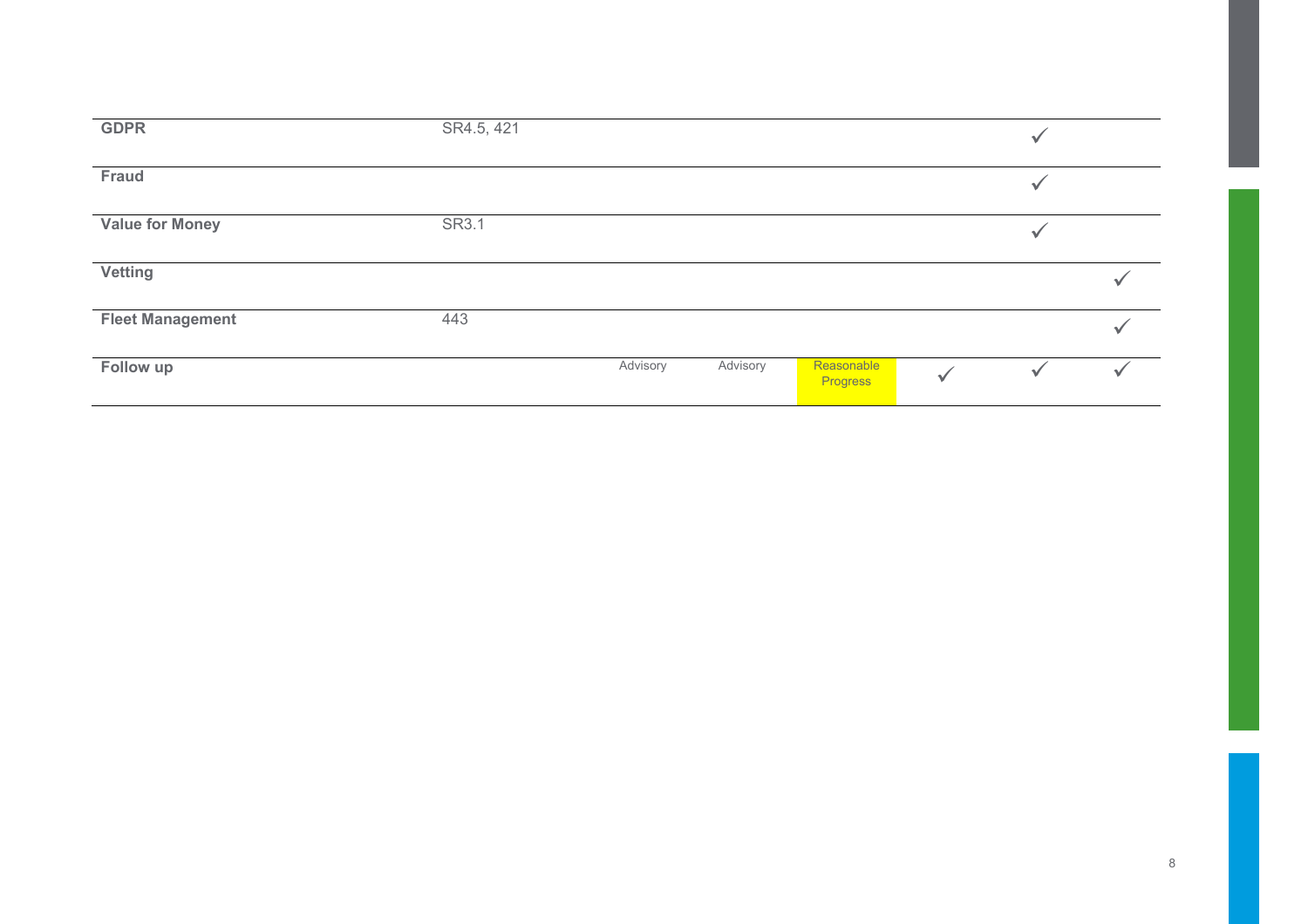## **Bedfordshire, Cambridgeshire and Hertfordshire Collaborative Audit Plan**

|                                                           | <b>Assurance Provided</b>                                   |                                               |                                                     |                                |                                 |                                          |              |         |
|-----------------------------------------------------------|-------------------------------------------------------------|-----------------------------------------------|-----------------------------------------------------|--------------------------------|---------------------------------|------------------------------------------|--------------|---------|
|                                                           | Red - No Assurance / Poor Progress                          |                                               |                                                     |                                |                                 |                                          |              |         |
|                                                           | Amber/red - Partial Assurance / Little Progress             |                                               |                                                     |                                |                                 |                                          |              |         |
|                                                           | Amber/green - Reasonable Assurance / Reasonable<br>Progress |                                               | 2018/19                                             | 2019/20                        | 2020/21                         | 2021/22                                  | 2022/23      | 2023/24 |
|                                                           | Green - Substantial Assurance / Good Progress               |                                               |                                                     |                                |                                 |                                          |              |         |
|                                                           | Advisory                                                    |                                               |                                                     |                                |                                 |                                          |              |         |
| <b>Audit Area</b>                                         |                                                             | Strategic /<br><b>Force Risk</b><br>reference |                                                     |                                |                                 |                                          |              |         |
| <b>Corporate Review - to cover</b><br>- Business Planning | - Possibly to follow up on Business Planning                | 2.3, 3.2, 4.1                                 | Advisory<br>(JPS<br><b>Benefits</b><br>Realisation) | <b>Benefits</b><br>realisation | <b>Risk</b><br>Management       |                                          |              |         |
|                                                           | <b>Procurement (7Force - Lead Essex Police)</b>             | 3.1, 3.2                                      |                                                     |                                | Reasonable                      |                                          |              |         |
| <b>Procurement Compliance (BCH)</b>                       |                                                             | 417                                           |                                                     | Partial                        | Poor Progress                   | Little<br><b>Progress</b><br>(Follow up) | $\checkmark$ |         |
| <b>ICT</b>                                                |                                                             | 419                                           | Advisory<br>(GDPR)                                  | Reasonable                     | Advisory<br>(Cloud<br>Security) | Remote<br>Working                        |              |         |
|                                                           |                                                             |                                               | Partial<br>(ICT)<br>Infrastructure                  | (Business)<br>Continuity)      |                                 |                                          |              |         |
| <b>Proceeds of Crime</b>                                  |                                                             |                                               |                                                     |                                |                                 | Reasonable                               |              |         |
| <b>Health and Safety</b>                                  |                                                             | 4.4, 4.5                                      |                                                     | No.<br><b>Assurance</b>        | Substantial                     |                                          |              |         |
|                                                           | <b>Police Education Qualification Framework</b>             | 395                                           |                                                     |                                |                                 |                                          | $\checkmark$ |         |
| <b>Cameras, Tickets and Collisions</b>                    |                                                             |                                               |                                                     |                                |                                 |                                          |              |         |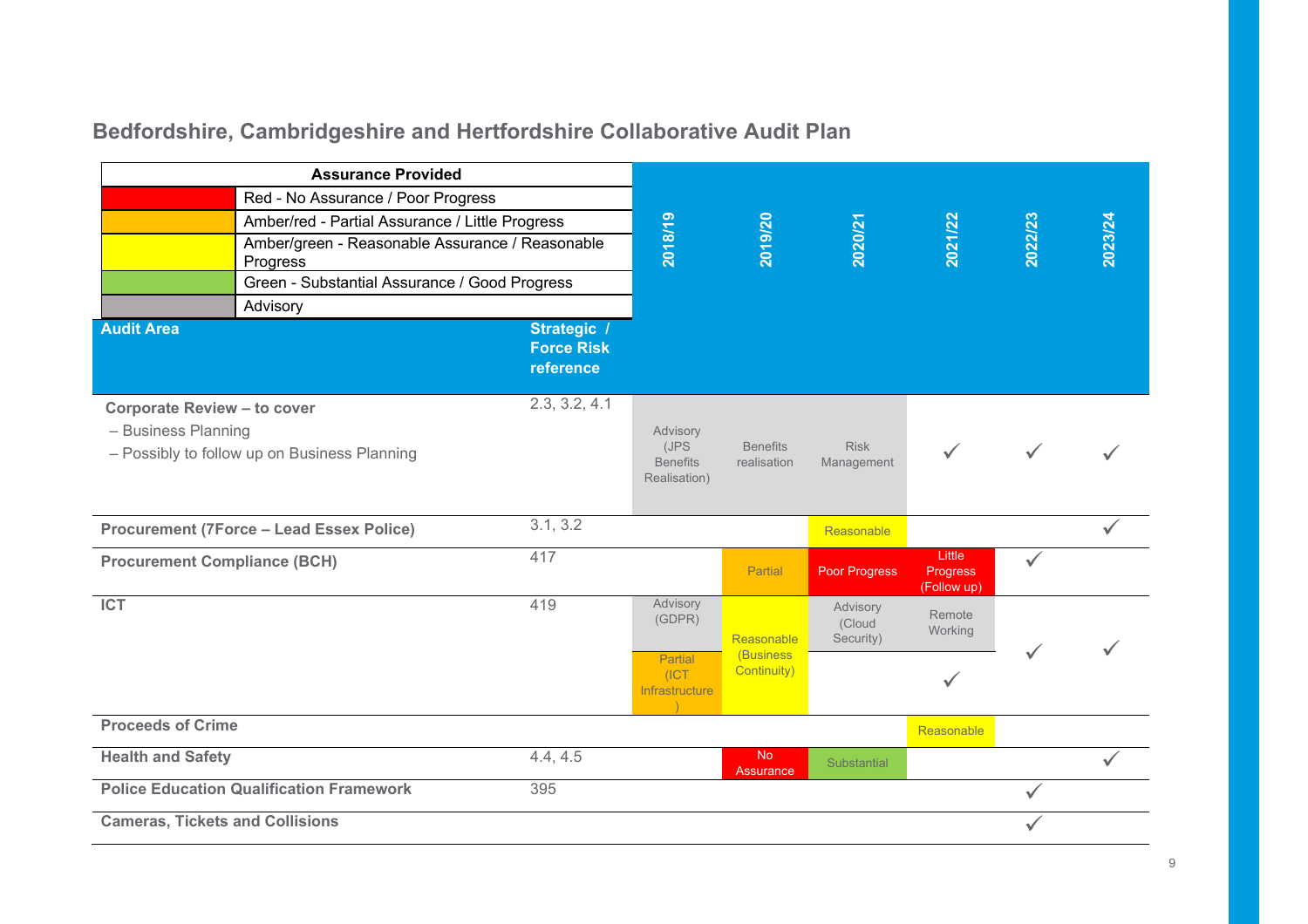|                                         | <b>Assurance Provided</b>                                       |                                               |                              |              |          |         |              |         |
|-----------------------------------------|-----------------------------------------------------------------|-----------------------------------------------|------------------------------|--------------|----------|---------|--------------|---------|
|                                         | Red - No Assurance / Poor Progress                              |                                               |                              |              |          |         |              |         |
|                                         | Amber/red - Partial Assurance / Little Progress                 |                                               |                              |              |          |         |              |         |
|                                         | Amber/green - Reasonable Assurance / Reasonable<br>Progress     |                                               | 2018/19                      | 2019/20      | 2020/21  | 2021/22 | 2022/23      | 2023/24 |
|                                         | Green - Substantial Assurance / Good Progress                   |                                               |                              |              |          |         |              |         |
|                                         | Advisory                                                        |                                               |                              |              |          |         |              |         |
| <b>Audit Area</b>                       |                                                                 | Strategic /<br><b>Force Risk</b><br>reference |                              |              |          |         |              |         |
|                                         | <b>Occupational Health (Incorporating Wellbeing)</b>            |                                               |                              |              | Advisory |         |              |         |
| <b>Payroll including overtime</b>       |                                                                 |                                               | $\checkmark$                 | $\checkmark$ |          |         |              |         |
|                                         | <b>Preparedness for Emergency Service Network</b>               | 3.1, 4.2                                      |                              |              |          |         | $\checkmark$ |         |
| <b>Firearms Licensing</b>               |                                                                 |                                               |                              |              |          | ✓       |              |         |
| HR                                      |                                                                 |                                               | Reasonabl                    |              |          |         |              |         |
|                                         |                                                                 |                                               | $\overline{e}$<br>(Readiness |              |          |         |              |         |
|                                         |                                                                 |                                               | for                          |              |          |         |              |         |
|                                         |                                                                 |                                               | Implementa                   |              |          |         |              |         |
|                                         |                                                                 |                                               | t'n of New<br>System)        |              |          |         |              |         |
| <b>Major Crime</b>                      |                                                                 |                                               |                              |              |          |         |              |         |
| <b>Preparedness for Athena</b>          |                                                                 |                                               |                              |              |          |         |              |         |
| Improvement                             | Professional Standards Department: Governance and               |                                               |                              |              |          |         |              |         |
|                                         | <b>Local Criminal Justice Board Secretariat</b>                 |                                               |                              |              |          |         |              |         |
| <b>Dealing with BCH Internal Audits</b> |                                                                 |                                               | Advisory                     |              |          |         |              |         |
|                                         | <b>Custody including Health &amp; Safety Incident Reporting</b> |                                               | Reasonabl<br>e               |              |          |         |              |         |
| <b>ERSOU (Financial Management)</b>     |                                                                 |                                               | Substantial                  |              |          |         | $\checkmark$ |         |